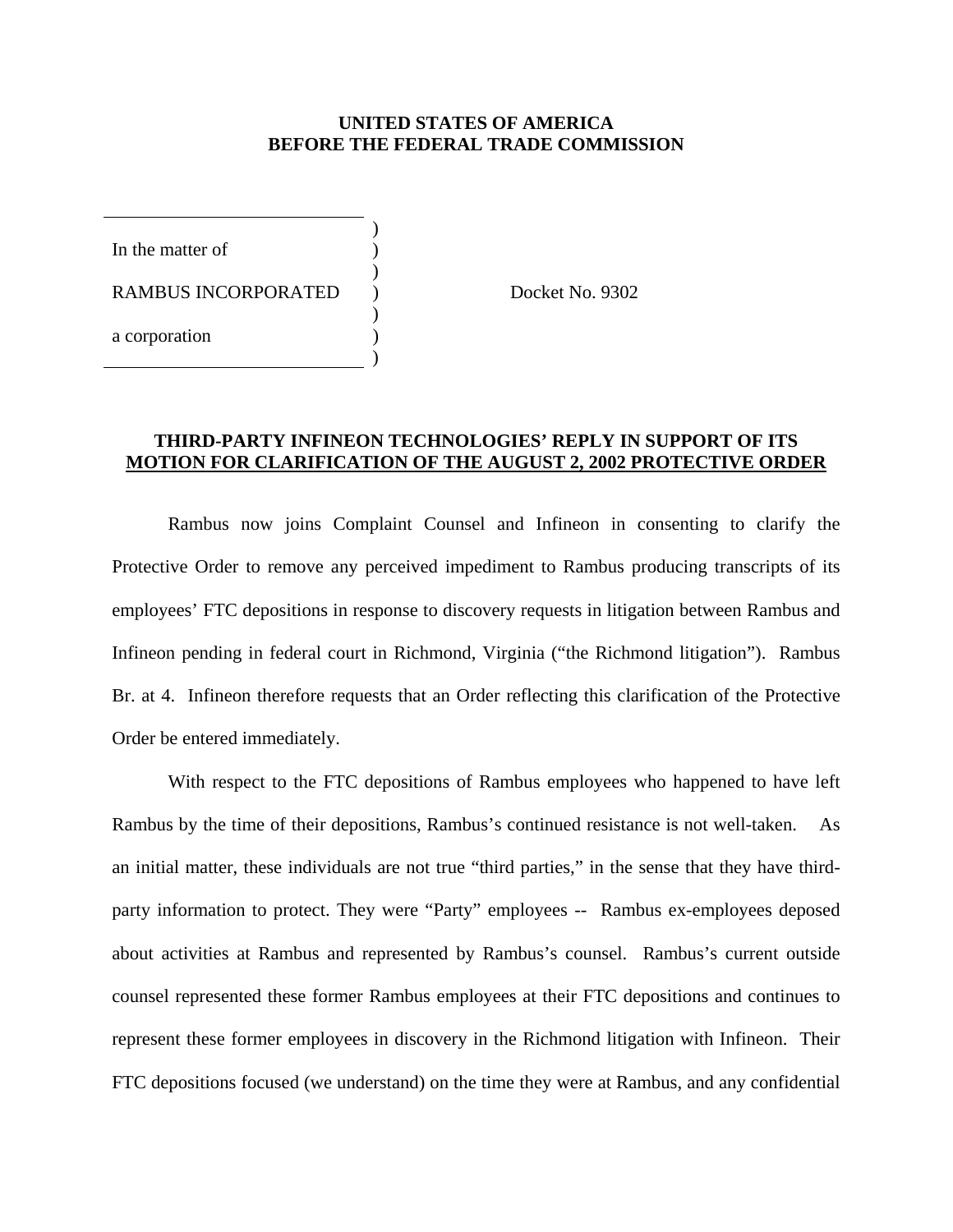information they revealed in their depositions is Rambus confidential information that would be fully protected by the protective order that binds Infineon in the Richmond case.

 Moreover, for Rambus's lawyers to claim here that such former employees have "rights under the Protective Order [that] should not be modified without notice and a opportunity to be heard" is disingenuous at best. These former employees *have* been on notice -- through their counsel -- of Infineon's desire to clarify or modify the FTC Protective Order and obtain these transcripts *for months*. Were there any lingering ambiguity, Judge Payne made it perfectly clear when he said in April 2004 "[y]ou go move the FTC… to produce these things and [get] relief from the [FTC] protective order and recite that this court specifically requests that all testimony of all Rambus employees be made available for use in these [Virginia] proceedings… I mean employees and former employees."  $4/27/04$  Hearing Tr. at 93 - 94.<sup>1</sup> Because these former employees' counsel has been on notice at least since that hearing that such relief from the Protective Order would be sought -- and on notice well before April 2004 that Infineon was seeking these deposition transcripts -- those same lawyers cannot be heard now to argue that no such notice was given. They have had plenty of opportunities to be heard, including through a response brief to the instant motion.

 Infineon respectfully requests that the Protective Order be modified in the very limited manner Infineon has proposed. Importantly, the proposed modification affects only a "Party" to this case and by its terms does not affect the rights of anyone else under the Protective Order other than Rambus, its employees, and ex-employees. Because no third-party rights or

 $\overline{a}$ 

<sup>&</sup>lt;sup>1</sup> Although Rambus has not told Infineon how many of its former employees were deposed in the FTC matter, Infineon believes that there are approximately 10 former employee depositions from the FTC matter, including primarily senior-level ex-employees.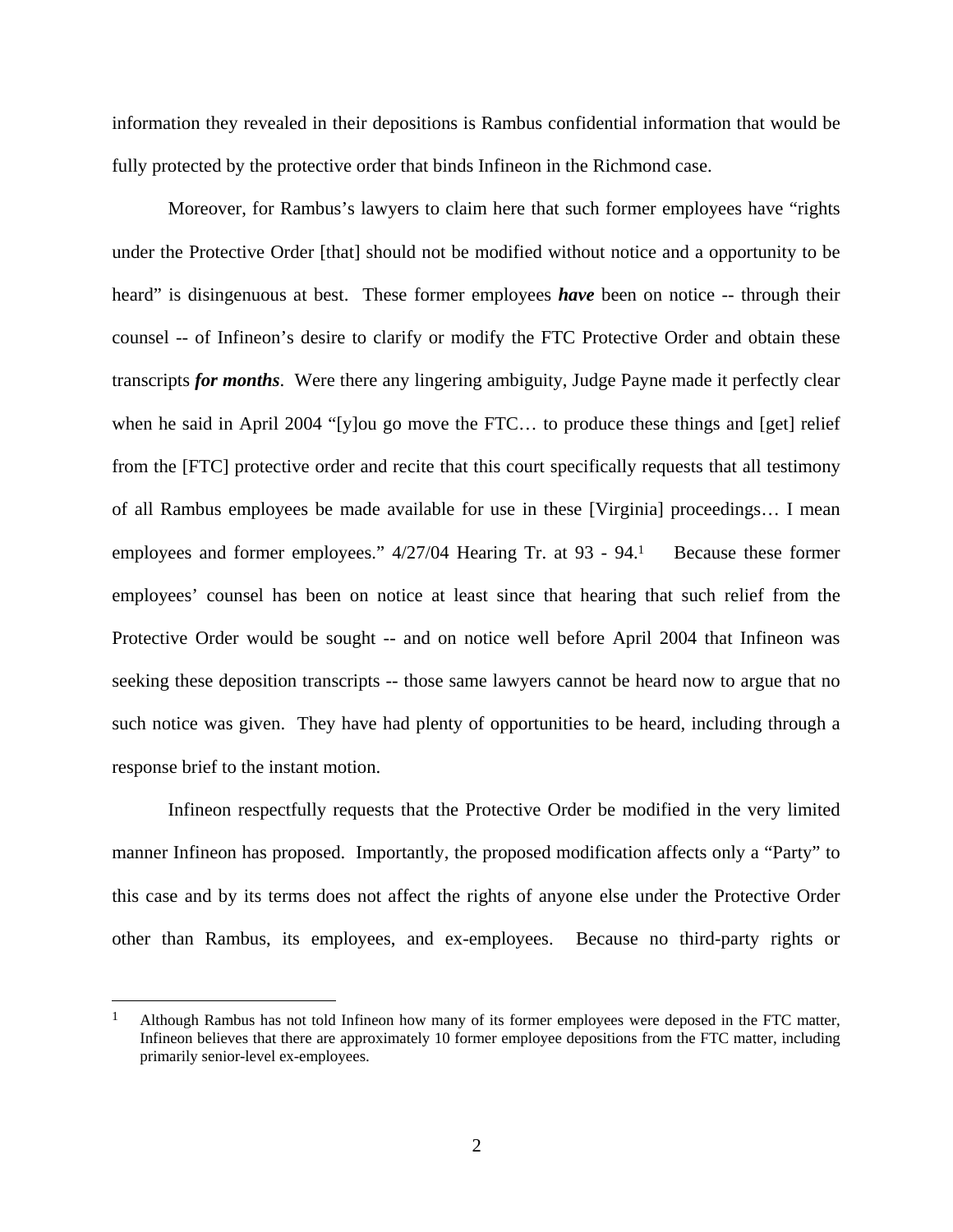obligations are implicated by the proposed change, the issue of providing notice of the modification to third parties in order that they might be heard on this matter is simply a red herring. Notice of the change can easily be provided through normal means of service. As noted, Complaint Counsel has consented to this modification.

#### **ARGUMENT**

 Rambus implies that its former employees deposed by the FTC are just like any other third-party witnesses. This is incorrect. Like the current Rambus employees, whose FTC depositions Rambus now consents to produce under a clarification of the Protective Order, these ex-employees

- (a) were deposed by the FTC because they were Rambus employees and were questioned about their time at Rambus.
- (b) were deposed by the FTC about confidential information that is Rambus confidential information.
- (c) were represented at the FTC depositions by the very same outside counsel that represents Rambus -- Munger Tolles and Gray Cary.
- (d) are still represented by Munger Tolles and/or Gray Cary, and Infineon could not contact them except through their lawyers, which are Rambus counsel.

 Rambus further implies that these former employees have not been notified of Infineon's request for their FTC deposition transcripts or the proposed modification or clarification of the Protective Order to allow this to happen. This is also incorrect. Through their attorneys -- the very same attorneys that represent Rambus -- they have been on notice for months, and at least since the Richmond Court's April 2004 order that Infineon seek modification of the FTC Protective Order. At least one of these former employees was asked specifically for his FTC deposition transcript during his deposition in May 2004 in the Richmond case, and that request was met by objections from the Munger Tolles attorneys.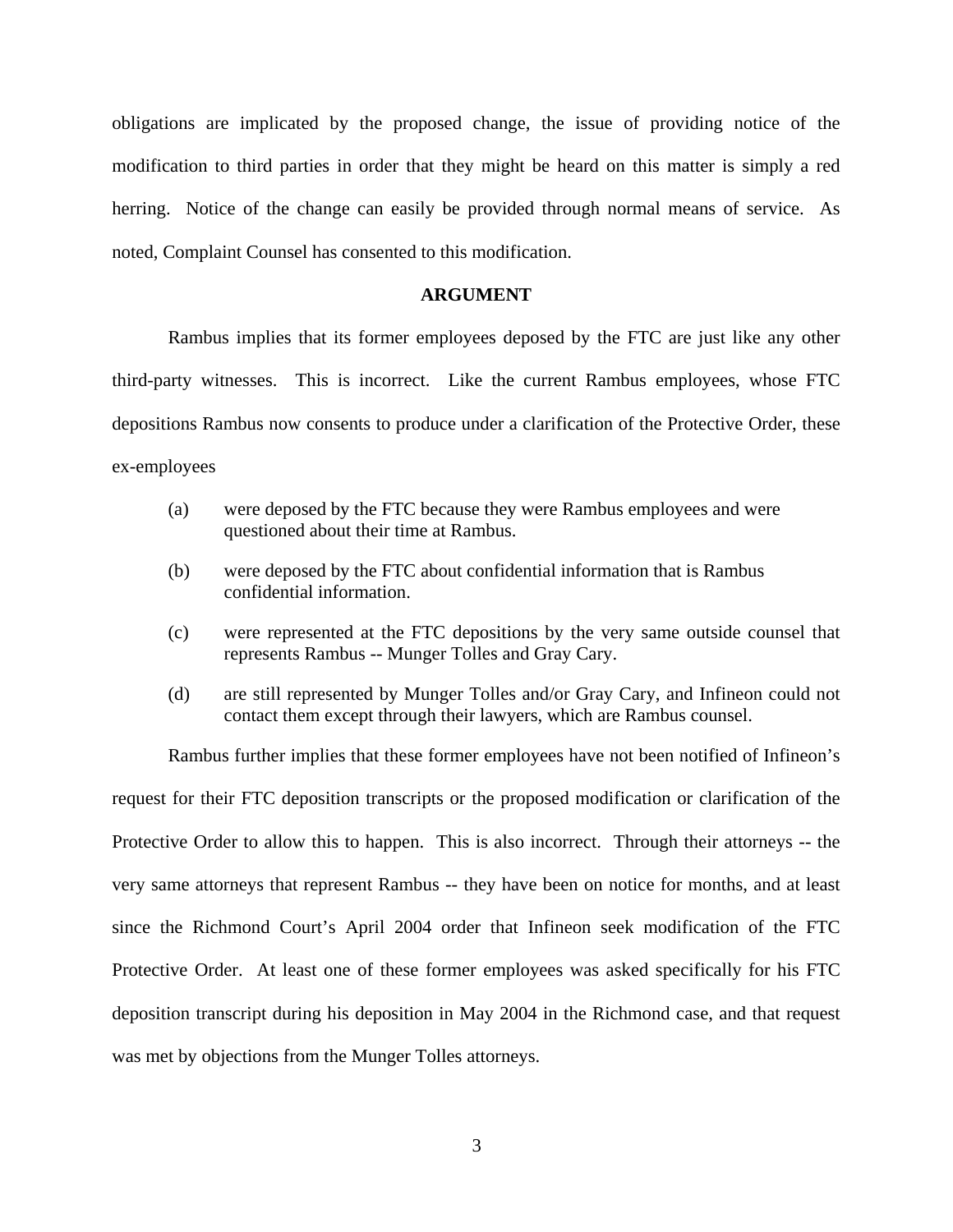What Rambus does not tell the Commission is that Infineon had no way of providing notice to these ex-employees other than the way it did -- through their counsel -- the same counsel that represented them in depositions in the Richmond litigation with Infineon. *See* ABA Model Rule of Professional Conduct 4.2 ("In representing a client, a lawyer shall not communicate about the subject of the representation with a person the lawyer knows to be represented by another lawyer in the matter..."). *See also In re Domestic Air Transp. Antitrust Litig.*, 141 F.R.D. 556, 561 (N.D. Ga. 1992) (discussing ABA Formal Opinion 91-359's conclusion "that Rule 4.2 does not prohibit communications with former employees of a defendant corporation as long as the former employees are not *in fact* represented by the corporation's attorney") (emphasis in original).

 In short, Rambus cannot hide behind the shield of "no notice provided" when Rambus counsel and counsel to these employees have known for months that Infineon sought these deposition transcripts and would be seeking to clarify or modify the Protective Order. Through their Munger Tolles attorneys, Rambus's former employees have also had generous opportunities to be heard on this topic:

- They were **heard**, through their lawyers, at proceedings in Richmond, VA.
- They were **heard** in correspondence between counsel for Infineon and Rambus.
- They were **heard** in depositions when Munger Tolles refused again to provide the transcripts.
- They were **heard** in Rambus's opposition to this motion.

 Rambus's argument that the Protective Order may not be clarified or modified because Rambus's former employees have not been heard simply ignores all of these opportunities. Moreover, to the extent that the former employees have not made the views heard, their repeated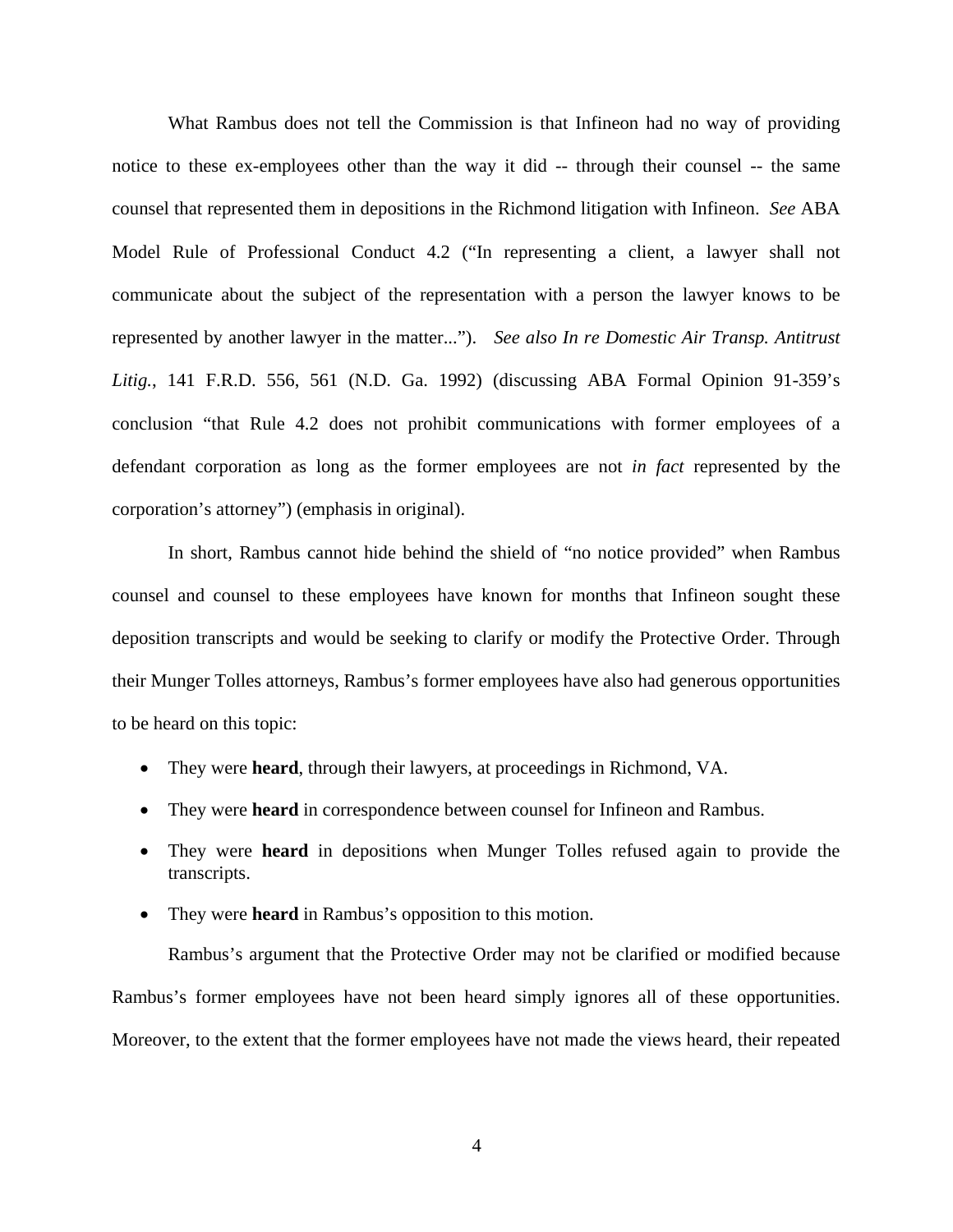failure to complain about the proposed modification to the Protective Order after such notice was provided constitutes waiver.

 Relatedly, it is a straw-man argument to assert, as Rambus does, that the Protective Order cannot be modified "without first providing notice to *all* of the third parties who were deposed in this action and allowing them an opportunity to be heard." Rambus Br. at 5. (emphasis added) As Rambus knows, Infineon seeks only the deposition transcripts of Rambus's employees and former employees and has sharply limited its requested relief accordingly. Infineon has not sought the Discovery Material of any other third-party participant in the FTC case. Thus, the proposed Order *only* clarifies or modifies the Protective Order to allow a "Party" -- and the only "Parties" in this case are Rambus and the FTC -- to disclose its own "Discovery Material" outside of this case, "including post-complaint deposition transcripts of employees and former employees." (*See* Proposed Order attached to Infineon's Motion.) *No* third party's rights are implicated by such a modification.

 Rambus's argument that its former employees might have "expected that their deposition testimony would be used only in connection with this [FTC] proceeding," is equally unavailing, Rambus Br. at 5. As Infineon noted in its opening brief, this reliance argument is undercut by the modification provisions in the current Protective Order. To the extent these ex-employees are covered by the Protective Order, they are covered by the provision that allows it to be clarified or modified. *See also Olympic Ref. Co. v. Carter*, 332 F.2d 260, 264 (9th Cir. 1964) (reliance on protective order in antitrust case before government agency was insufficient to bar modification of protective order to allow use of discovery material in subsequent litigation).

 Finally, Infineon's need for and rights to these Rambus employee deposition transcripts is not mitigated by the fact that Infineon may have also deposed these people. Their testimony in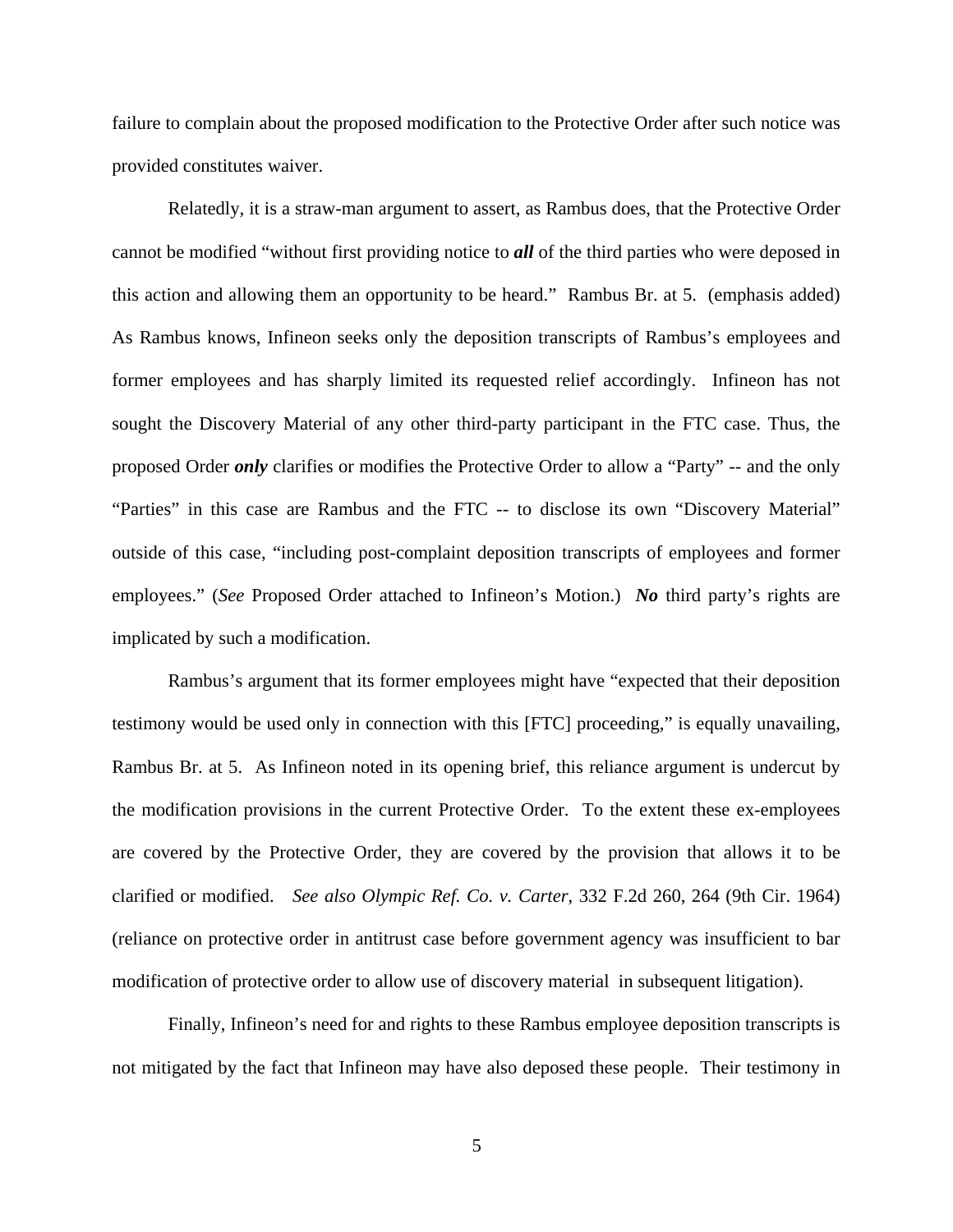FTC depositions is highly relevant in the Richmond litigation, both substantively and for potential impeachment purposes. It is telling that Rambus never argues these deposition transcripts are irrelevant to the litigation between Infineon and Rambus. They have not attempted that argument because they cannot. The former employees whose deposition transcripts Infineon seeks include, for example, Richard Crisp, Rambus's representative at JEDEC during all relevant times. They also include Anthony Diepenbrock, Rambus's in-house counsel at the time, who advised Rambus to withdraw from JEDEC, and Joel Karp, who was responsible for managing Rambus's patent portfolio. These depositions cover much of the same subject matter that is at issue in the Richmond litigation, and -- as the Court in that case has indicated -- Rambus should not be allowed to hide behind the FTC Protective Order in order to hide these transcripts from Infineon.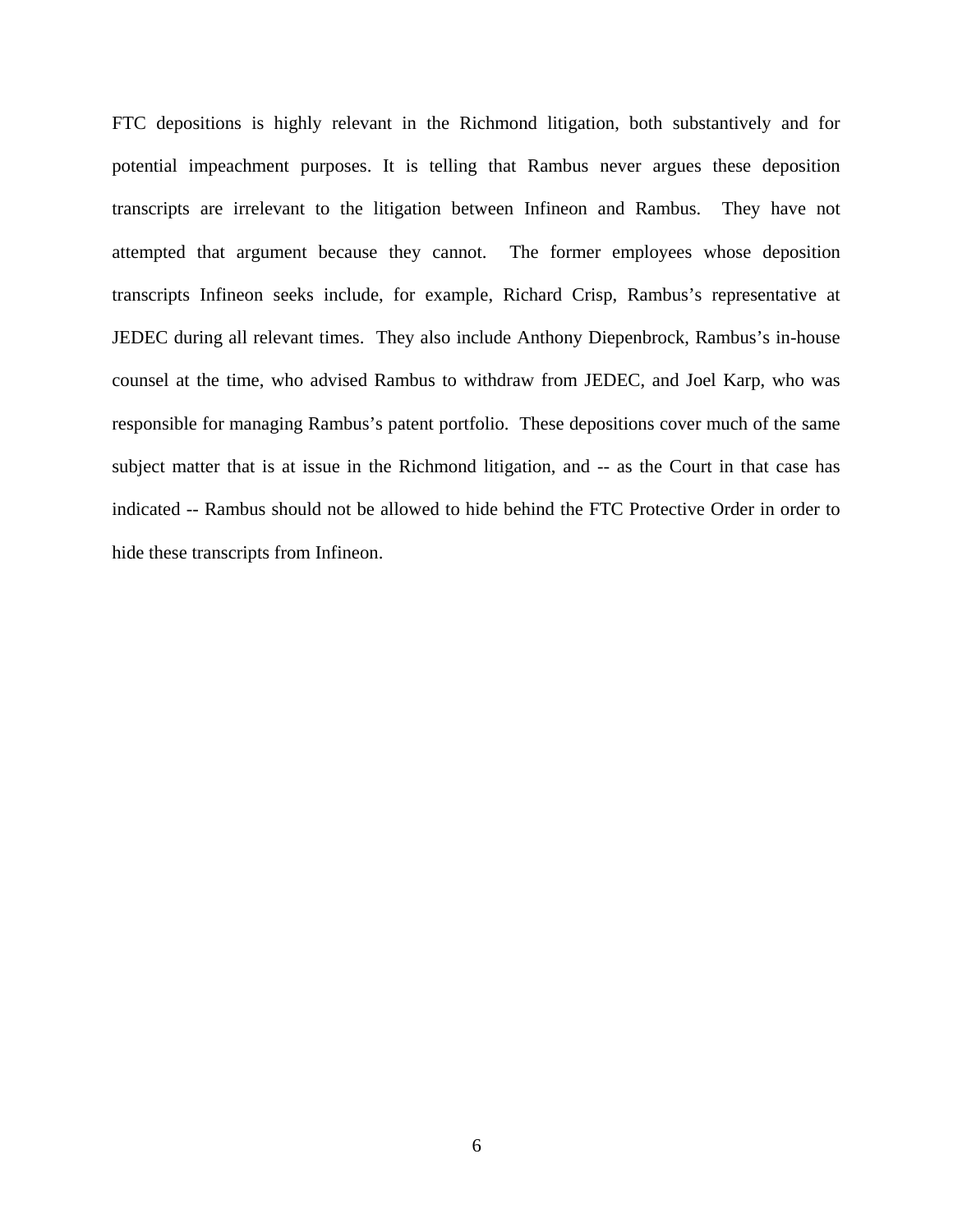### **CONCLUSION**

Infineon respectfully requests that the Commission issue the Order attached to Infineon's

Motion for Clarification of the August 2, 2002 Protective Order.

Respectfully submitted,

John M. Desmarais KIRKLAND & ELLIS LLP Citigroup Center 153 E.  $53<sup>rd</sup>$  Street New York, New York 10022 T: (212) 446-4800 F: (212) 446-4900 jdesmarais@kirkland.com

\_\_\_\_\_\_\_\_\_\_\_\_\_\_\_\_\_\_\_\_\_\_\_\_\_\_\_\_\_\_\_\_\_

Mark L. Kovner KIRKLAND & ELLIS LLP 655 Fifteenth Street, N.W. Washington, DC 20005 T: (202) 879-5000 F: (202) 879-5200 mkovner@kirkland.com

 *Attorneys for Infineon Technologies AG, Infineon Technologies North America Corp., and Infineon Technologies Holding North America Inc.*